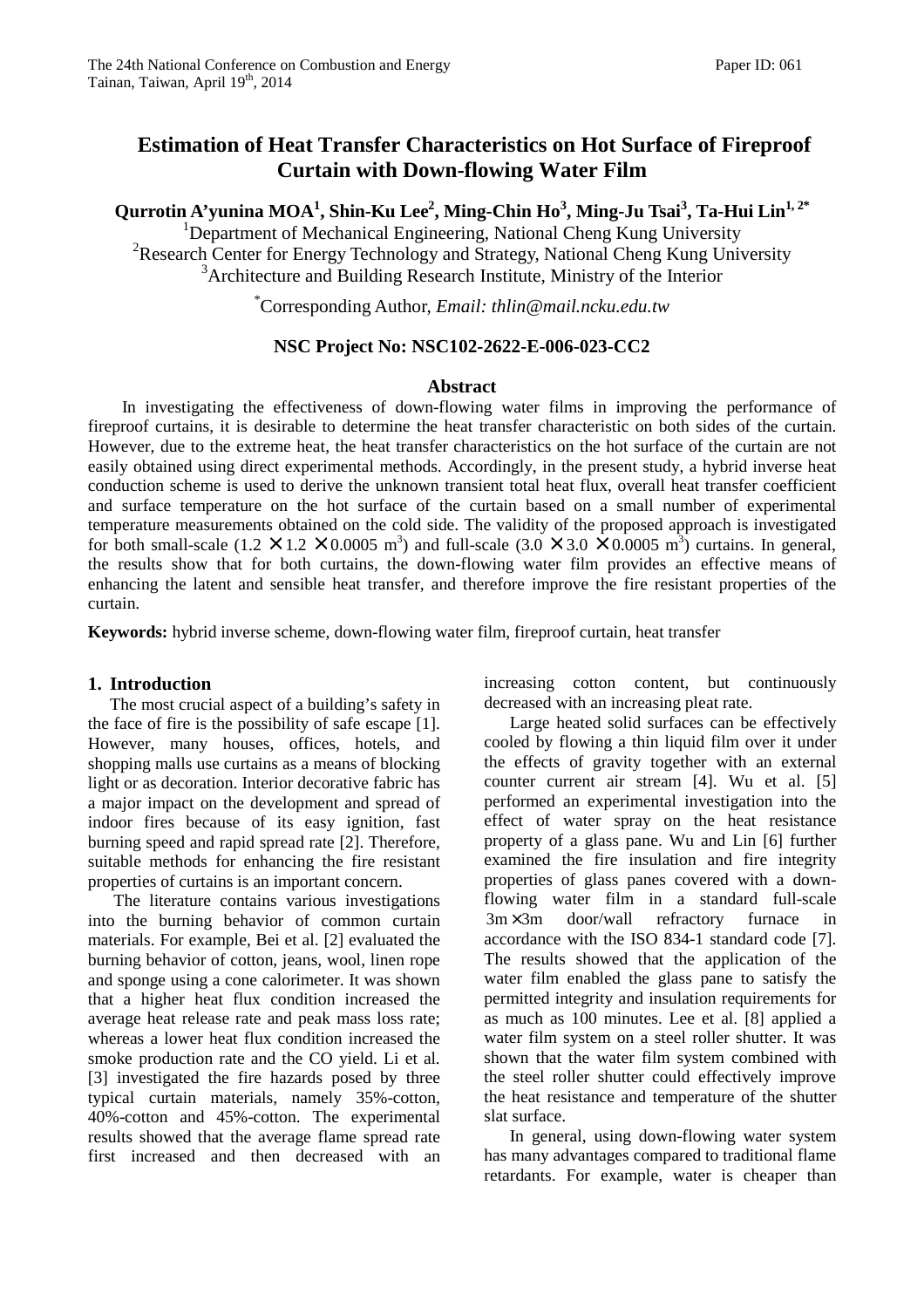flame retardant and its installation more straightforward. Furthermore, water is readily obtained, whereas flame retardant materials need to be chemically produced. In developing downflowing water systems for fire retardant applications such as fire retardant curtains, it is necessary to understand the temperature conditions not only on the cold side of the curtain, but also on the hot surface. However, due to the extreme temperature on the fire-exposed surface, the temperature conditions are not easily measured using direct experimental methods.

Jeng et al. [9] performed STAR-CD simulations to investigate the heat transfer performance of a high-efficiency air-cooled condenser system for power plants under various frontal speeds and axis ratios of the elliptic tubes. However, it was shown that the simulation results for the overall heat transfer coefficient varied by as much as 45% from the experimental data. The deviation may arise due to the mathematical model, boundary condition or assumption are not completely agree with the actual physical model. Thus, a good estimation of the transient heat transfer characteristics for the present problem is difficult to be obtained using the commercial software. To address the limitations of simulation methods, the inverse heat conduction scheme can be introduced to investigate the present problem. Importantly, the inverse scheme enables the unknown heat transfer characteristics to be estimated using the experimental data obtained at only a limited number of measurement locations. However, the solutions are sensitive to changes in the input data resulting from measurement errors [10,11]. Accordingly, Chen and Chang [12] introduced a hybrid scheme comprising the Laplace transform method and the finite-difference method to estimate the unknown surface temperature based a small number of temperature measurements obtained within the test sample. It was shown that while the proposed method reduced the sensitivity of the estimated results to the measurement error, the results were still sensitive to the measurement location. Consequently, Chen et al. [13-15] combined the hybrid scheme with a sequential-in-time concept and the least squares method to predict the unknown surface conditions. A good agreement was obtained between the estimated values of the unknown surface conditions and the experimental results. Importantly, the results obtained using the inverse heat conduction scheme were found to be

insensitive to both the measurement time-step and the measurement location.

Accordingly, in the present study, the proposed inverse heat conduction scheme is used in a numerical investigation to estimate the unknown conditions on the hot surface of a curtain with a down-flowing water system.

### **2. Methodology**

To obtain the condition of the unexposed surface, some thermocouples were attached on the surface. The surface temperature was measured by K-type thermocouple at different locations. It can be seen from Figure 1. The data used in the present simulations were obtained from the small-scale and full-scale experiments involving a fireproof curtain with a down-flowing water system. The dimensions of the small-scale test were as follows: 1.2 m in length, 1.2 m in width, and 0.0005 m in thickness. Meanwhile, the dimensions for the fullscale test were 3.0 m in length, 3.0 m in width, and 0.0005 m in thickness. The furnace used in the small-scale test had a length of 1.5 m and a width of 1.5 m, while that used in the full-scale test had a length and width of 4.0 m. In the small-scale test, the operating pressure was  $0.4 \text{ kgf/cm}^2$ (corresponding to 65.92 L/min), while in the fullscale test, the operating pressure was  $0.9 \text{ kgf/cm}^2$ (corresponding to 111.39 L/min).

In both tests, the surface temperature was measured by K-type thermocouples positioned at the locations shown in Fig. 1.



Fig. 1 Thermocouple positions on the (a) small-scale test and (b) full-scale test.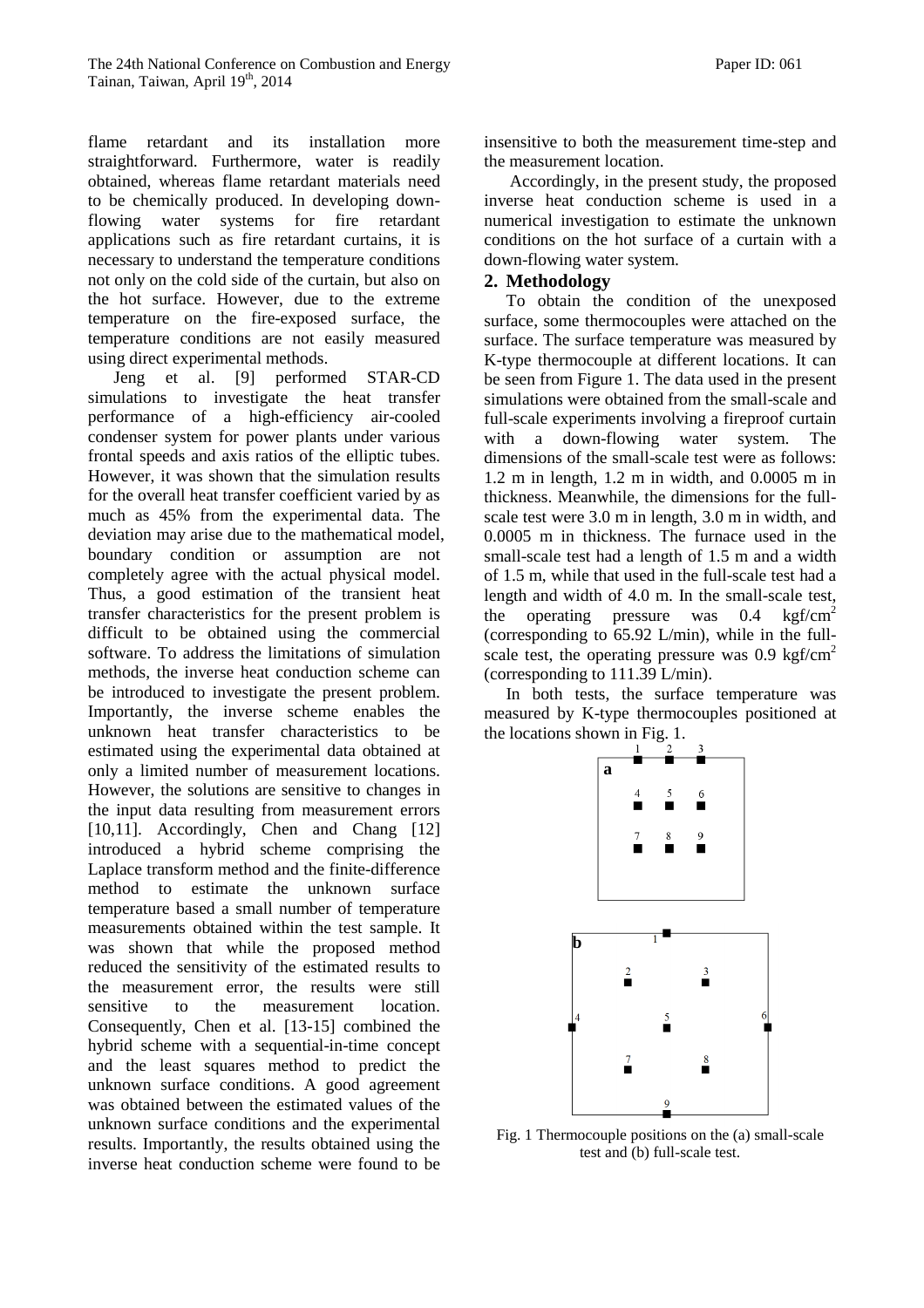

Fig. 2 Schematic geometry considered in the (a) smallscale test and (b) full-scale test.

Figure 2 shows the physical geometry of the problem. Figure 3 shows the heat transfer mechanism with the down-flowing water on the cold surface of the curtain. The boundary condition for this problem is specified as thermal insulation at  $0 < x < L_x$  when  $y = 0$  and  $y = L_y$ .  $L_x$  and  $L_y$  are the lengths of the curtain in the *x* and *y* directions. Based on this condition, the governing equation can be formulated as

$$
\rho c \frac{\partial T}{\partial t} = k \left( \frac{\partial^2 T}{\partial x^2} + \frac{\partial^2 T}{\partial y^2} \right) \text{ in } 0 < x < L_x, \ 0 < y < L_y \text{ and}
$$
  
t > 0 \t(1)

with boundary condition

$$
-k\frac{\partial T}{\partial x} = h_h(y, t)(T_h - T_{h\infty}) \quad \text{at } x = 0 \tag{2}
$$

$$
-k\frac{\partial T}{\partial x} = Q_{\text{convection}} + Q_{\text{radiation}} + Q_{\text{evaporated water}}
$$

$$
+Q_{\rm unevaporated\ water}
$$

$$
at x = L_x \tag{3}
$$

where  
Q<sub>convection</sub> = h<sub>c</sub> (y,t)(T<sub>c</sub> - T<sub>$$
\infty
$$</sub>) (4)

$$
Q_{\text{radiation}} = \sigma \epsilon \left( T_c^4 - T_\infty^4 \right) \tag{5}
$$

$$
Q_{\text{evaporated water}} = \dot{m}_{\text{wc}} c_{p} \left( 373.15 - T_{\text{c}} \right) + \dot{m}_{\text{wc}} h_{\text{fg}} \tag{6}
$$

$$
Q_{\text{unevaporated water}} = \dot{m}_{wd} c_p \left( T_{wd} - T_{\infty} \right) \tag{7}
$$

$$
\frac{\partial T}{\partial y} = 0 \text{ at } y = 0 \text{ and } y = L_y \tag{8}
$$

and the initial condition

$$
T = T_{in} \text{ for } t = 0 \tag{9}
$$

where *x* and *y* are the spatial coordinates;  $\dot{m}_{wc}$  and *ṁwd* are the water consumption and water drain mass flow rates, respectively;  $c_p$  and  $h_{fg}$  are the specific heat and heat of vaporization. *Tin* is the

initial temperature; and  $T_c$  and  $T_h$  are the cold and hot surface temperatures. In addition,  $T_\infty$  and  $T_{h\infty}$ are the ambient temperatures in the low and high temperature environments;  $T_{wd}$  is the water drain temperature;  $k$  and  $\rho c$  are the thermal conductivity and heat capacity per unit volume of the curtain, respectively. Finally, *σ* and *ε* are the Stefan-Boltzmann constant and emissivity of the curtain; respectively, and  $h_h(y,t)$  is the unknown overall heat transfer coefficient. The local Nusselt number *Nu<sup>y</sup>* and local Rayleigh number *Ra<sup>y</sup>* are related as [16].

$$
Nu_y = 0.103 \quad a_y^{1/4} \tag{10}
$$

where

$$
Nu_{y} = \frac{h_c(y, t)y}{k_{air}}
$$
 (11)

and

$$
Ra_{y} = \frac{g\beta y^{3} \left[T_{c}(y, t) - T_{\infty}\right]}{v_{air}\alpha_{air}}
$$
 (12)

In Eqs. (11) and (12),  $k_{air}$ ,  $v_{air}$  and  $a_{air}$  are the thermal conductivity, kinematic viscosity and thermal diffusivity, respectively, of the ambient air. In addition, *g* is the gravitational acceleration and *β* is the volumetric thermal expansion coefficient. All of the physical properties are evaluated as the average of  $T_c(y,t)$  and  $T_\infty$ .



Fig. 3 Heat transfer mechanism on the fireproof curtain with down-flowing water film on the cold surface.

Applying Newton's law of cooling, Eq. (2) can be written as

$$
-k\frac{\partial T}{\partial x} = q_h(y,t) \quad \text{at } x = 0 \tag{13}
$$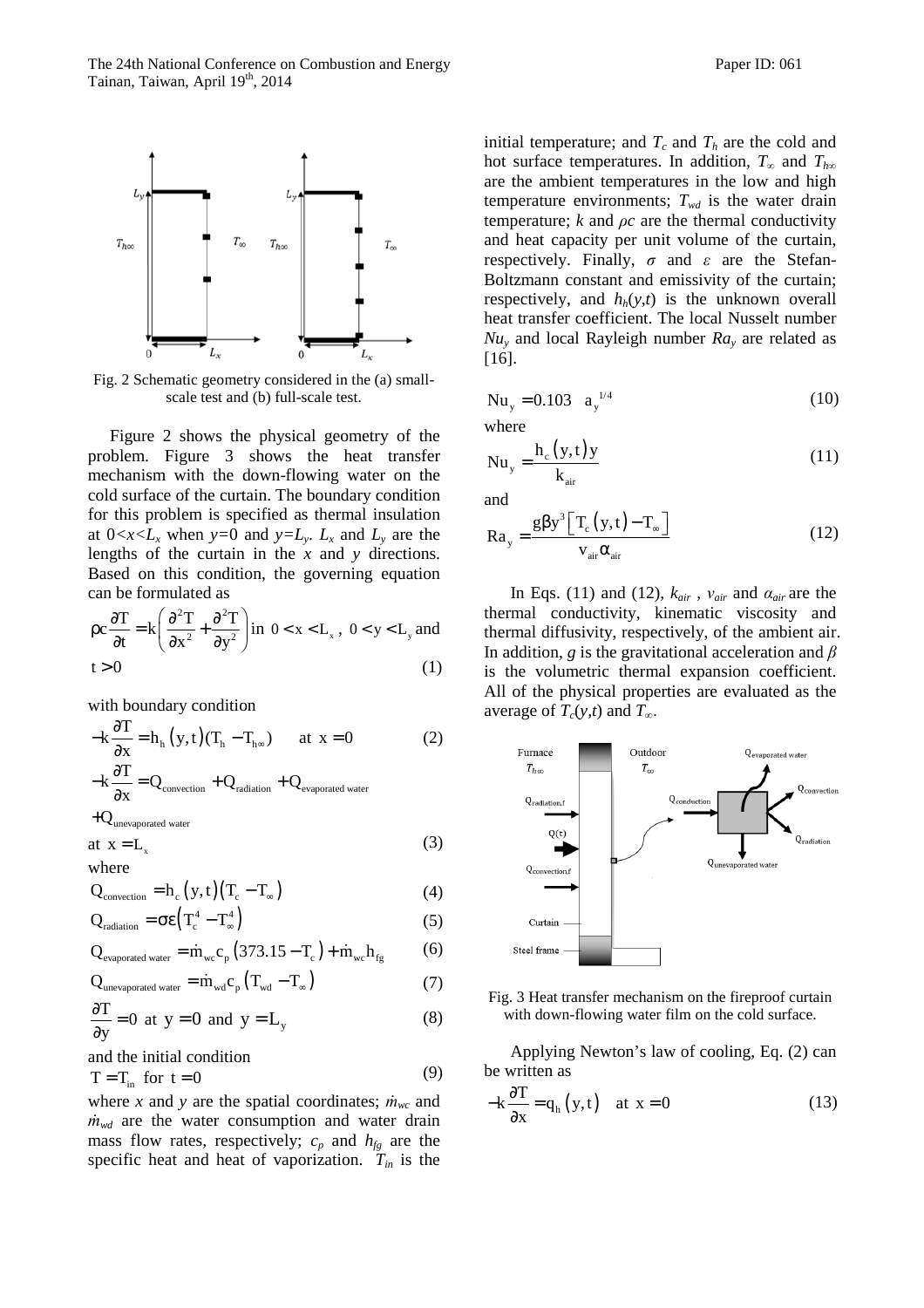where  $q_h(y,t)$  is the unknown surface heat flux on the hot surface of the curtain, and is defined as  $h_h(y,t)[T_h(0, y, t)-T_{h\infty}]$ . It can also be considered as the sum of the convective heat flux and radiative heat flux. Thus,  $h_h(y,t)$  can be regarded as the sum of the convection and radiation heat transfer coefficients. Due to the surface heat flux acting on the cold surface of the curtain  $q_c(y,t)$ , boundary condition (3) can be written as

$$
-k\frac{\partial T}{\partial x} = q_c(y,t) \quad \text{at } x = L_x \tag{14}
$$

The time-dependent terms can be removed from the governing differential and boundary conditions using the Laplace transform method. The governing equation can then be discretised using the central-difference approximation and rearranged in the following matrix form [17]

$$
[A][\tilde{T}]=[B]
$$
 (15)

where [A] is a coefficient matrix,  $\left[\tilde{T}\right]$  is a matrix representing the nodal temperatures in the Laplace transform parameter *s* domain and [B] is a matrix representing the *s* forcing term. Finally, the temperatures in the *s* domain are inverted into physical quantity *t*, using the Gaussian elimination algorithm and the numerical inversion of the Laplace transform. Importantly, the hybrid inverse scheme yields an effective reduction in the computational time since the transient heat flux at a specific time *t<sup>s</sup>* can be estimated directly without the need for step-by-step computation from initial time *t0*.

Once the unknown surface heat flux  $q_h(y,t_s)$  at a specific time  $t_s$  can be determined, the overall heat transfer coefficient  $h(y,t_s)$  can also be obtained from the Newton's law of cooling. However, it can be difficult to obtain an approximate function that can completely fit the distribution of the unknown surface heat flux  $q_h(y,t)$  at a specific time. Under this circumstance,  $q_h(y,t)$  can be approximated using a cubic polynomial function at a specific time. Thus,  $q_h(y,t)$  can be assumed to be a cubic polynomial function in space and a linear function in time during a specific time interval. On the other hand, the surface heat flux  $q_h(y,t)$  can be expressed as

$$
q_{h,r}(y,t) = \sum_{i=1}^{p} (C_{2i-1} + C_{2i}t) y^{i-1} \text{ for } t_s \le t \le t_s + \Delta t
$$
\n(16)

where  $C_{2i}$  and  $C_{2i-1}$  are the unknown coefficients which can be determined using the least-squares method in conjunction with experimental measured temperatures. The number of the measurement locations or thermocouples, *J*, is equal to *2p*. *∆t* indicates the measured time-step.

The least-squares minimization technique is applied to minimize the sum of the squares of the deviations between the calculated and experimental measured temperatures at several selected measurement locations and two specific times  $t_s$  and  $t_s + \Delta t$ . In order to avoid repetition, the computational procedures for determining the unknown coefficient  $C_j$  are not shown in this paper. Its detailed computational procedures can be found in Ref. [13-15]. Finally, the above numerical procedures are repeated until the values of residual any specific time are all less than  $10^{-3}$  through all the inverse calculations.

the small-scale test and full-scale test. Case Heat transfer Heat flux  $(W/m^2)$ 

> Qevaporated, w 76028.47 Q<sub>unevaporated, w</sub> 39641.32 Q<sub>total</sub> 120446.94

Tab. 1 The comparison of heat transfer mechanism on

|  |                     |                                  | $V$ $V$ $I$ $I$ |
|--|---------------------|----------------------------------|-----------------|
|  | Small-scale<br>test | Q <sub>convection</sub>          | 92.00           |
|  |                     | $\mathcal{Q}_{\text{radiation}}$ | 65.98           |
|  |                     | Qevaporated, w                   | 84249.68        |
|  |                     | Qunevaporated, w                 | 103567.09       |
|  |                     | $\mathcal{Q}_{total}$            | 187974.76       |
|  | Full-scale          | $Q_{\text{convection}}$          | 328.95          |
|  |                     | radiation                        | 211.00          |
|  |                     |                                  |                 |

### **3. Results and discussion**

test

In general, the experimental results showed that for both the small-scale test and the full-scale test, the temperature on the cold side was less than  $100^{\circ}$ C. In other words, the temperature was consistent with CNS 14803 [18] which specified that the maximum temperature on the cold side of a fire door should be no more than  $210^{\circ}$ C. Table 1 shows the heat fluxes calculated from the experimental temperature measurements in the two test cases. As shown in the small-scale test, the heat transfer is dominated by the unevaporated water heat transfer. By contrast, in the full-scale test, heat transfer is dominated by the evaporated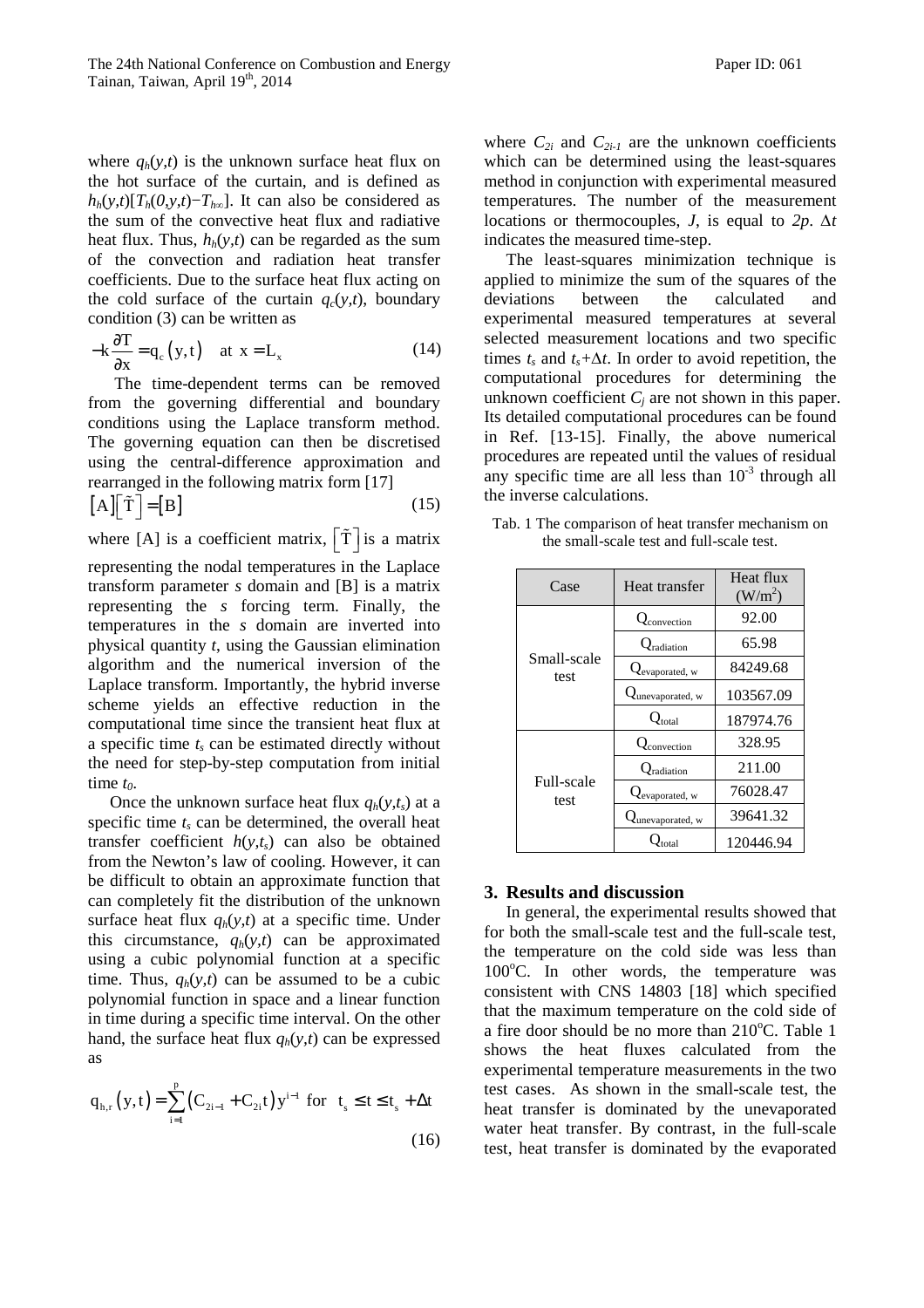water heat transfer mechanism. The difference between the two cases arises because in the fullscale test, the curtain has a larger heated surface and thus the amount of evaporated water is increased.

In performing the inverse computations, the thermal conductivity of the curtain was taken as  $k=0.2629$  W/mK. For the small-scale case, the number of nodes in the *x*− and *y*− directions was specified as  $n_x=5$  and  $n_y=12$ , while in the full-scale test, the number of nodes was specified as  $n<sub>x</sub>=5$ and  $n_v=24$ . In evaluating the heat transfer characteristics on the hot and cold sides of the curtain, the average overall heat transfer coefficient, surface temperature, and average surface heat flux were calculated as

$$
\overline{h}(t) = \int_{0}^{L_y} h(y, t) dy / L_y
$$
\n(17)

$$
\overline{T}(t) = \int_{0}^{L_y} T(y, t) dy / L_y
$$
\n(18)

$$
\overline{q}(t) = \int_{0}^{L_y} q(y, t) dy / L_y
$$
\n(19)

Figure 4 shows the variation over time of the total incident heat flux on the hot and cold surfaces of the curtain in the small-scale and full-scale cases. In both cases, the total heat flux increases over time. Furthermore, at a given time, the heat flux on the hot surface is greater than on cold surface. This result is to be since the heat on the cold surface of the curtain is transported away by convection, radiation, evaporated water and unevaporated water heat transfer. The existence of the water film on the cold surface of the curtain has a significant effect on the total incident heat flux. For example, in the full-scale test, the maximum difference between  $\overline{q}_h(t_s)$  and  $\overline{q}_c(t_s)$  is about 70158 W/m<sup>2</sup>. Similarly, in the small-scale test, the maximum difference is around 87628.57 W/m<sup>2</sup>. It is noted that the difference between the heat flux on the hot and cold surface is greater in the small-scale test than in the full-scale test. This result arises since in the small-scale test, the water supply is approximately 54.9 L/min per unit length, whereas in the full-scale test, the water supply is only around 37.13 L/min per unit length.



Fig. 4 History of the total incident heat flux on the hot  $q_h(t)$  and cold surface  $q_c(t)$  of the (a) small-scale test, (b) full-scale test.

Figure 5 shows the variation over time of the surface temperature on the hot  $\overline{T}_h(t)$  and cold surfaces  $\overline{T}_c(t)$  of the curtain in the small-scale and full-scale cases. The average surface temperature on the hot surface of the curtain increases from 516 K to 864 K for the small-scale test, while for fullscale test, the surface temperature increases from 402 K to 729 K. On the other side, the average surface temperature increases from 304 K to 314 K for the small-scale test and 308 K to 343 K for fullscale test. The cold surface temperature  $\overline{T}_c(t)$  of the small-scale test is lower than the full-scale test due to larger amount of the down-flowing water flow rate per length along the curtain. In addition, the maximum difference between  $T_h(t)$  and  $T_c(t)$ for the small-scale test is 553 K. However, the maximum difference for full-scale test is 392 K.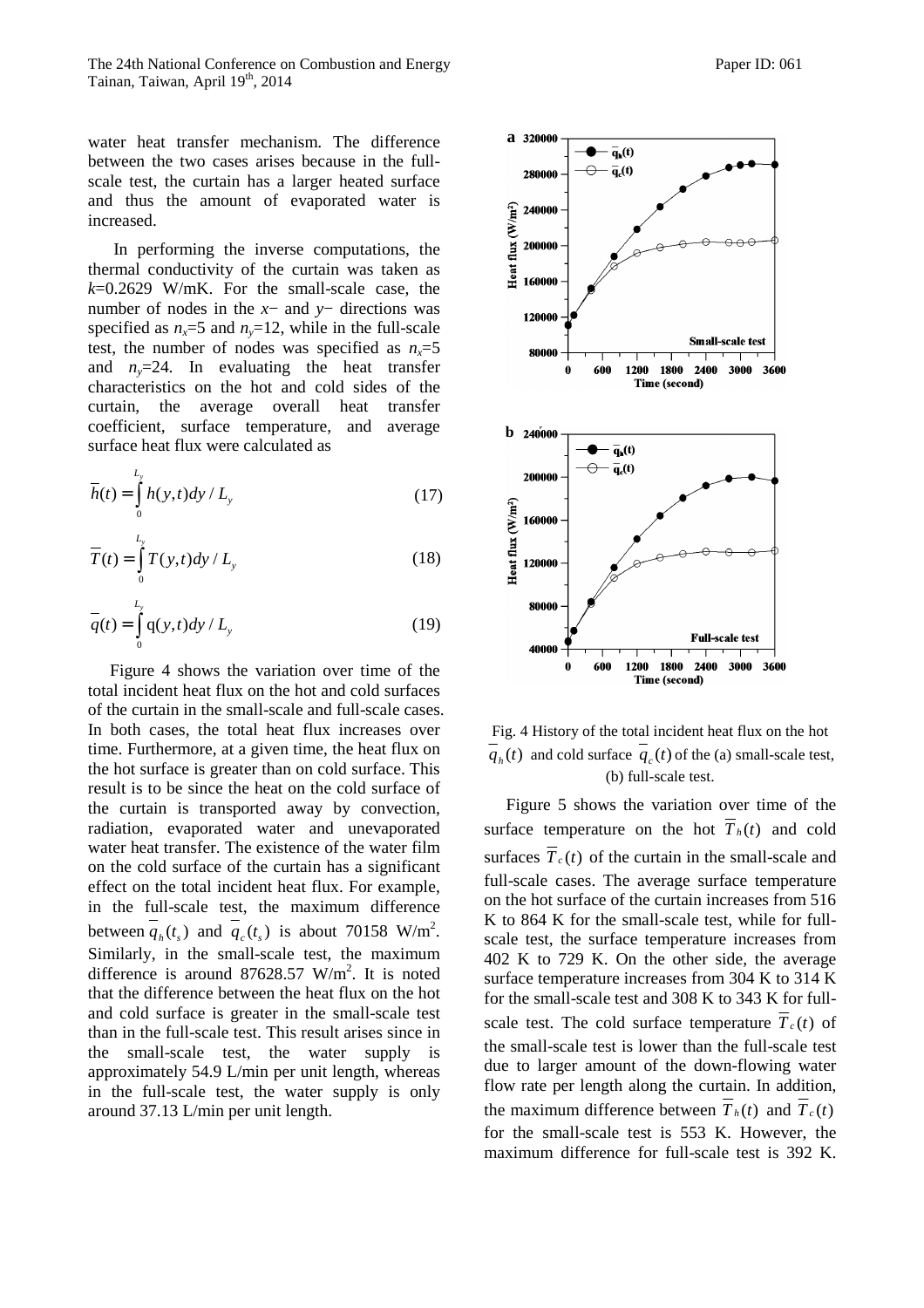This difference can be explained by the heat conduction equation ( $q' = -k[\partial T/\partial x]$ ), both cases have the same thickness, but the small-scale has higher heat flux than full-scale case.



Fig. 5 History of the surface temperature on the hot  $\overline{T}_h(t)$  and cold surface  $\overline{T}_c(t)$  of the (a) small-scale test, (b) full-scale test.

Figure 6 shows the variation over time of the overall heat transfer coefficient on the hot and cold surfaces of the curtain in the small-scale and fullscale cases. The overall heat transfer coefficient on the cold surface  $\overline{h}_c(t)$  for both cases decrease from 0 s to 3600 s. This result can be clarified that most heat taken away by water, some water will be evaporated and the rest (unevaporated water) will be flowed down to the water drain. The amount of unevaporated water will be reduced due to the evaporation process. Meanwhile, the overall heat transfer coefficient on the cold surface  $h_c(t)$  is

higher than on the hot surface  $\overline{h}_h(t)$ . This phenomenon is due to the latent and sensible heat of down-flowing water.

Therefore, the flow rate of the down-flowing water film along the surface of the curtain can be regarded as an important factor for the heatresistance performance of the curtain. Sufficient water has to be sprayed over the curtain surface uniformly in order to avoid the large temperature gradient, the occurrence of dry spots, further it will perforate the curtain surface.



Fig. 6 History of the overall heat transfer coefficient on the hot  $h_h(t)$  and cold surface  $h_c(t)$  of the (a) smallscale test, (b) full-scale test.

#### **4. Conclusions**

The present study has applied a hybrid inverse method of the Laplace transform technique and the finite-difference methods with a sequential-in-time procedure, and the least squares method to estimate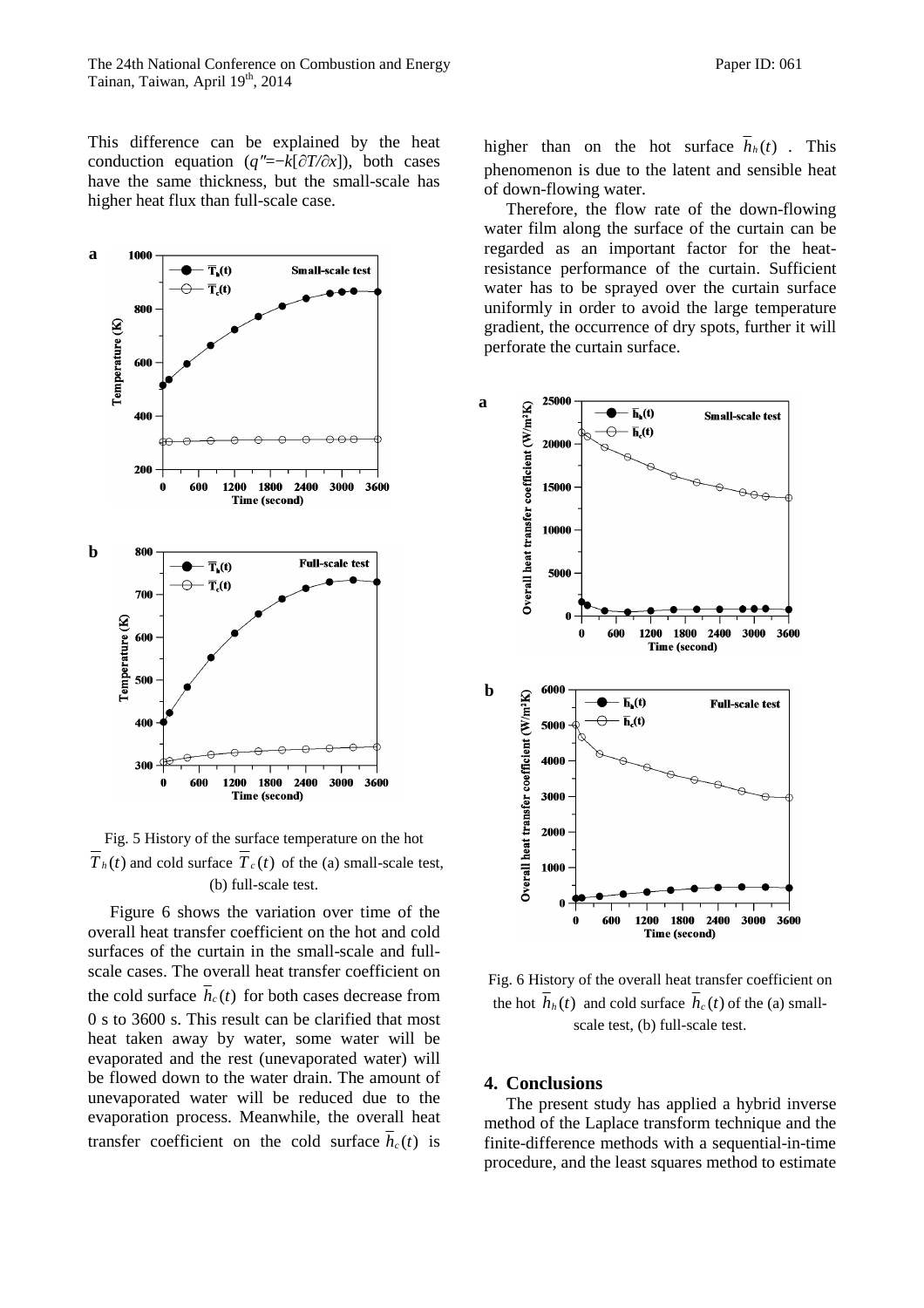the unknown transient total heat flux, surface temperature and overall heat transfer coefficient on the hot surface of the curtain. The results show that the heat on the cold surface of the curtain is transported away by convection, radiation, evaporated water and unevaporated water heattransfer. The heat transfer mechanisms cause the overall heat transfer coefficient on the cold surface  $h_c(t)$  is higher than on the hot surface  $h_h(t)$ . Moreover, the small-scale test has larger maximum heat flux difference between the cold and hot surface than the full-scale test. This is due to the larger amount of water supply of the small-scale test. In addition, water film on the cold surface of the curtain has a significant improvement in the thermal resistance. The sensible and latent heat of water could protect the curtain from the damage as fire occurs.

#### **Acknowledgments**

This work was supported by the National Science Council, Taiwan, ROC, under contract. NSC102-2622-E-006-023-CC2.

#### **References**

- [1] Kobes, M., Helsloot, I., Bauke, De V., and Pos, J. G., Building Safety and Human Behaviour in fire: A Literature Review, *Fire Safety Journal*, Vol. 45, pp. 1-11, 2000.
- [2] Bei, P., , Chen, L. and Chang, L., An Experimental Study on the Burning Behavior of Fabric Used Indoor, *Procedia Engineering*, Vol. 43, pp. 257-261, 2012.
- [3] Li, L., Zhang, H. Xie, Q., Chen, L., and Xu, C., Experimental Study on Fire Hazard of Typical Curtain Materials in ISO 9705 Fire Test Room, *Fire and Materials*, Vol. 36, pp. 85-96, 2012.
- [4] Sha, W. T., and Soo, S. L., Instability of Flow of Liquid Film Over a Heated Surface, Third International Symposium on Multiphase Flow, Xian,China, September 19-21, 1994.
- [5] Wu, C. W., Lin, T. H., Lei, M. Y., Chung, T. H., Huang, C. H. and Chiang, W. T., Fire Test on A Non-Heat-Resistant Fireproof Glass with Down-flowing Water Film, In: Proceedings of the Eight

International Symposium on Fire Safety Sciences, IAFSS, Beijing, China, pp. 327- 339, 2005.

- [6] Wu, C. W., and Lin, T. H., Fire Resistance Tests of Glass Pane with Down-Flowing Water Film, Technical Report, Taiwan, ROC: Safety Technology Co., Ltd.; 2005.
- [7] ISO 834-1, Fire Resistance Tests-Elements of Building Construction: Part 1-General Requirements, Int. Org. Standardization; 1999.
- [8] Lee, S. K., Ho, M. C., Chen, J. J., Lin, C. Y., and Lin, T. H., Fire Resistant Evaluation of A Steel Roller Shutter With Water-film Cooling System, *Applied Thermal Engineering*, Vol.58, pp.465-478, 2013.
- [9] Jeng, J. Y., Chen, H. T., and Ay, T., The Development of High Efficiency Air-Cooled System Condenser for The Power Plant, Technical Report, National Science Council of the Republic of China, under Grant No. NSC 92-2622-E-006-103, 2005.
- [10] Ozisik, M. N., *Heat Conduction*, 2<sup>nd</sup> Ed., Wiley, 1993.
- [11] Kurpisz, K., and Nowak., A. J., *Inverse Thermal Problem*, WIT Press, 1995.
- [12] Chen, H. T., and Chang, S. M., Application of The Hybrid Method to Inverse Heat Conduction Problems, *International Journal of Heat and Mass Transfer*, Vol. 33, pp. 621-628, 1990.
- [13] Chen, H. T., Lin, S. Y., and Fang, L. C., Estimation of Surface Temperature in Two-Dimensional Inverse Heat Conduction Problems, *International Journal of Heat and Mass Transfer*, Vol. 44, pp. 1455-1463, 2001.
- [14] Chen, H. T., Lin, S. Y., and Fang, L. C., Estimation of Two-Sided Boundary Conditions for Two-Dimensional Inverse Heat Conduction Problems, *International Journal of Heat and Mass Transfer*, Vol. 45, pp. 15-23, 2002.
- [15] Chen, H. T., and Wu, X. Y., Investigation of Heat Transfer Coefficient in Two-Dimensional Transient Inverse Heat Conduction Problems Using The Hybrid